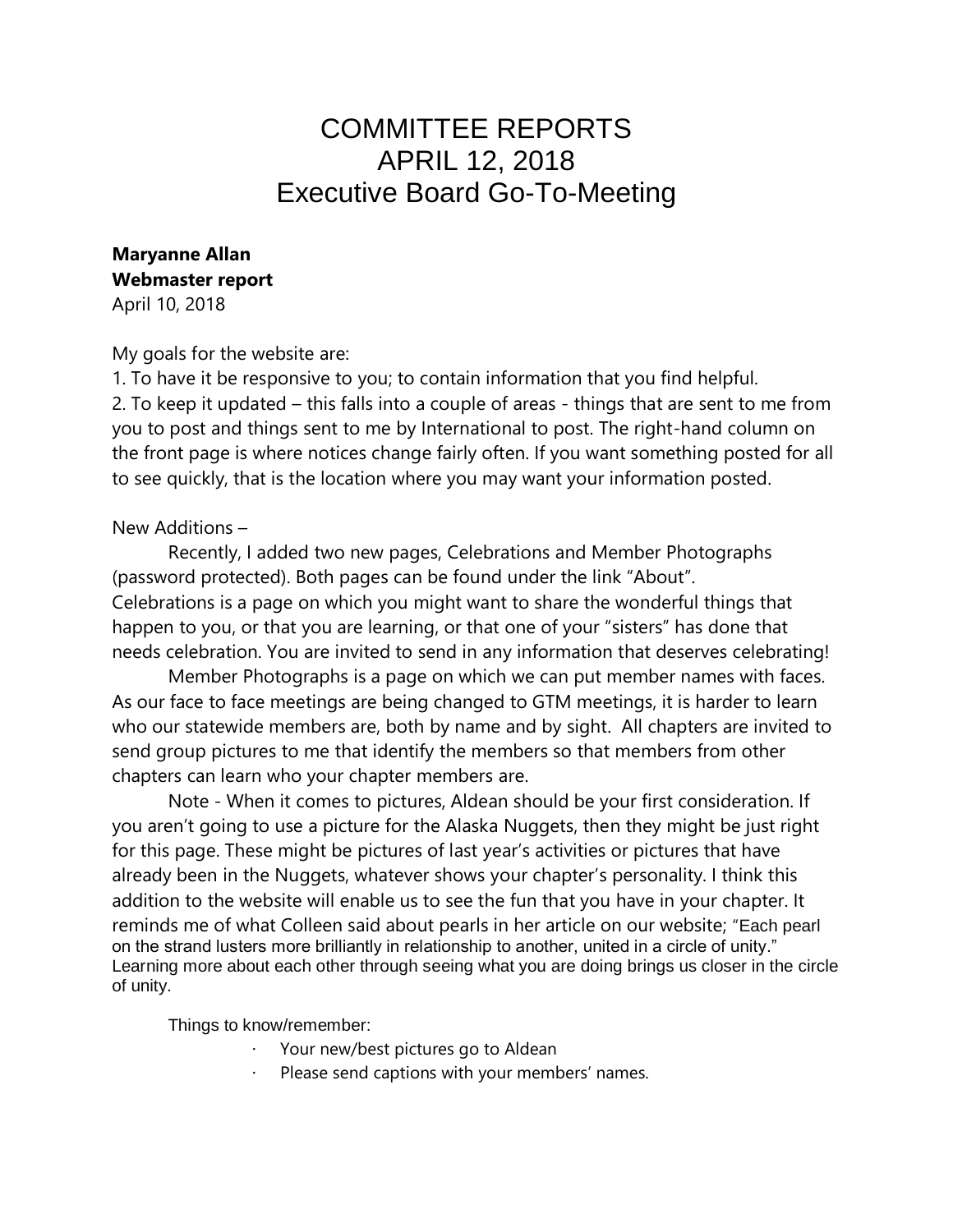- Remember that some members might not want their pictures on the site even though it is password protected.
- I will do some editing on size so that the files are very small.

Finally, One of my concerns is that we are an Alaskan society without any pictures of Alaska on our website. It occurred to me that many of you likely have some great pictures of Alaska that I could put into a wallpaper. This would really add needed texture to the pages. If they are your own pictures, you will be given credit

Again, the password to restricted areas is BGAlaska1.

My **Historian Report** is that I do not have a report at this time.

Just so you know the routine, during each Biennium, copies of the Nuggets are made, a timeline kept, copies of the minutes assembled, and a packet of materials is assembled and deposited in the Archives at the University of Alaska Fairbanks at the end of the Biennium. I have no committee members, but should any be necessary, I would ask the State President to appoint some.

Looking forward to seeing everyone at the April 12 meeting and again in Homer.

Judy Ireton

Cherilyn Ansley, Zeta Chapter **State Finance Chair Report** April 12, 2018

The finance committee met to review our financial budget. Per the Executive Board's vote, an additional \$1,500 is being allocated for stipends to Presidents, Treasurers, EEC Chairs and Membership Chairs that attend the 2018 State Leadership Convention.

Looking forward, the finance committee will prepare a proposed budget for 2019-2021 and audit the Treasurer's books.

Sincerely,

Cherilyn Ansley Finance Chair

**Nominations** has nothing to report Aldean Kilbourn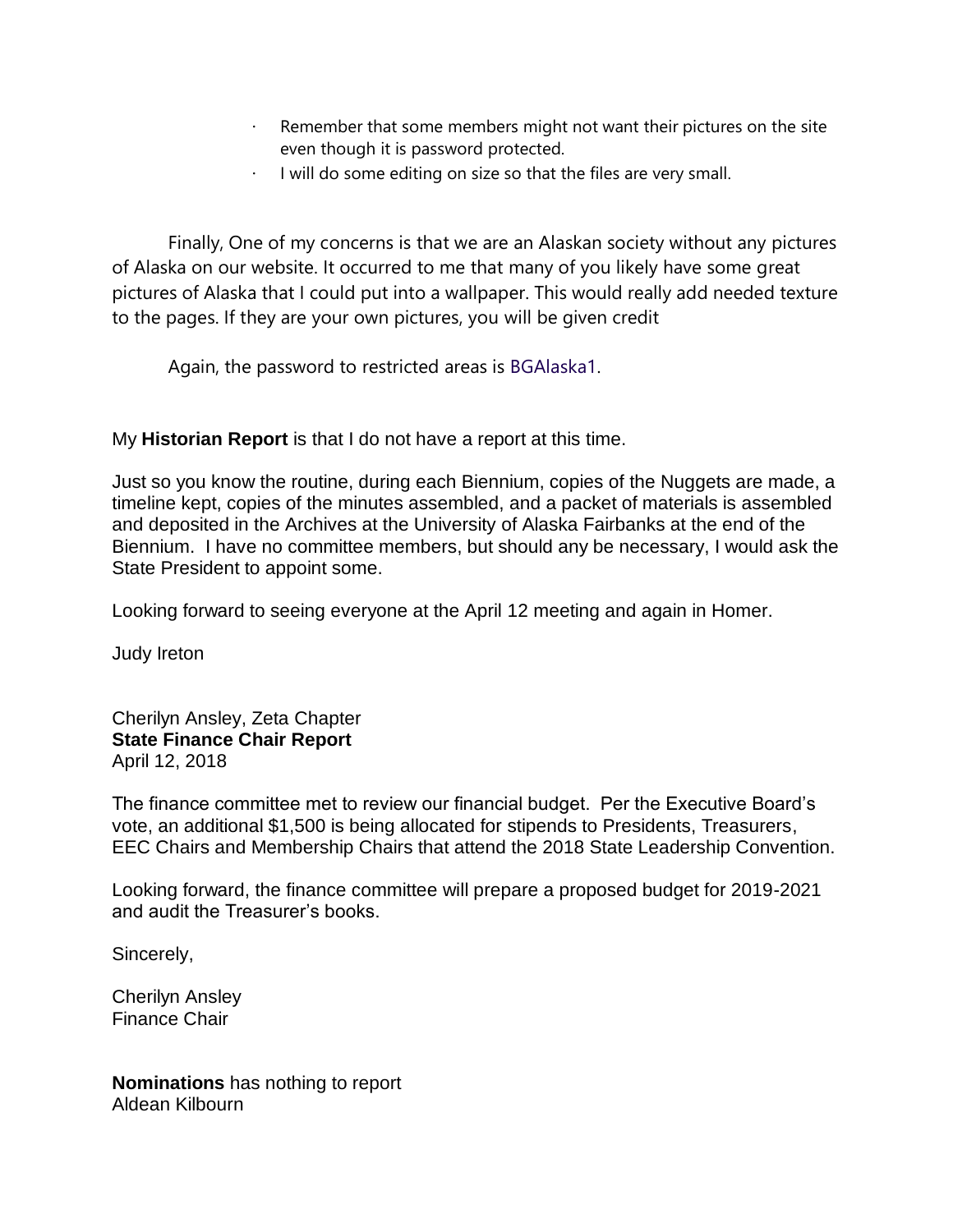# **Leadership Committee Report 4-12-18**

## **Committee Members:**

Daphne Hofschulte, Chair Vicky Voley, Membership Gayle Hammons, EEC/Program Joan Lower, Treasurer Cherilyn Ansley, Secretary – supporting member Colleen Brown, President, ex officio

### **What we've done**

February Go-To-Meeting - planned Leadership Orientation for the Leadership **Convention** 

- \* Schedule 2 hr block.
- 1<sup>st</sup> hour Membership Matters -Dr. Pittman, Colleen, Vicky
- 2<sup>nd</sup> hour Nuts and Bolts of being an officer
	- 25 min Officer overview for everyone
	- 5 min Form breakout groups and move to locations
	- 30 min In-depth orientation for specific leadership roles
		- **√** President
		- **√** Treasurer
		- **√** Membership Chair) \ / (Recruits)
		- **√** EEC/Program Chair) / \ (Retains)
		- **√** Communications

 $*$  New ideas this year  $-$ 

Focus on membership and revitalization of chapters, not just officer training Overview of the jobs for everyone – you, too, could be an officer! it's ok to do things for ourselves as members - we're not just about helping others \$\$ common theme – stipends, proxies **encouraged** Use each other as resources, not relying just on guidebooks Breakout will have time for Q&A

## **Goals/ideas for next year:**

Schedule, plan and facilitate an orientation with outgoing and newly elected state officers.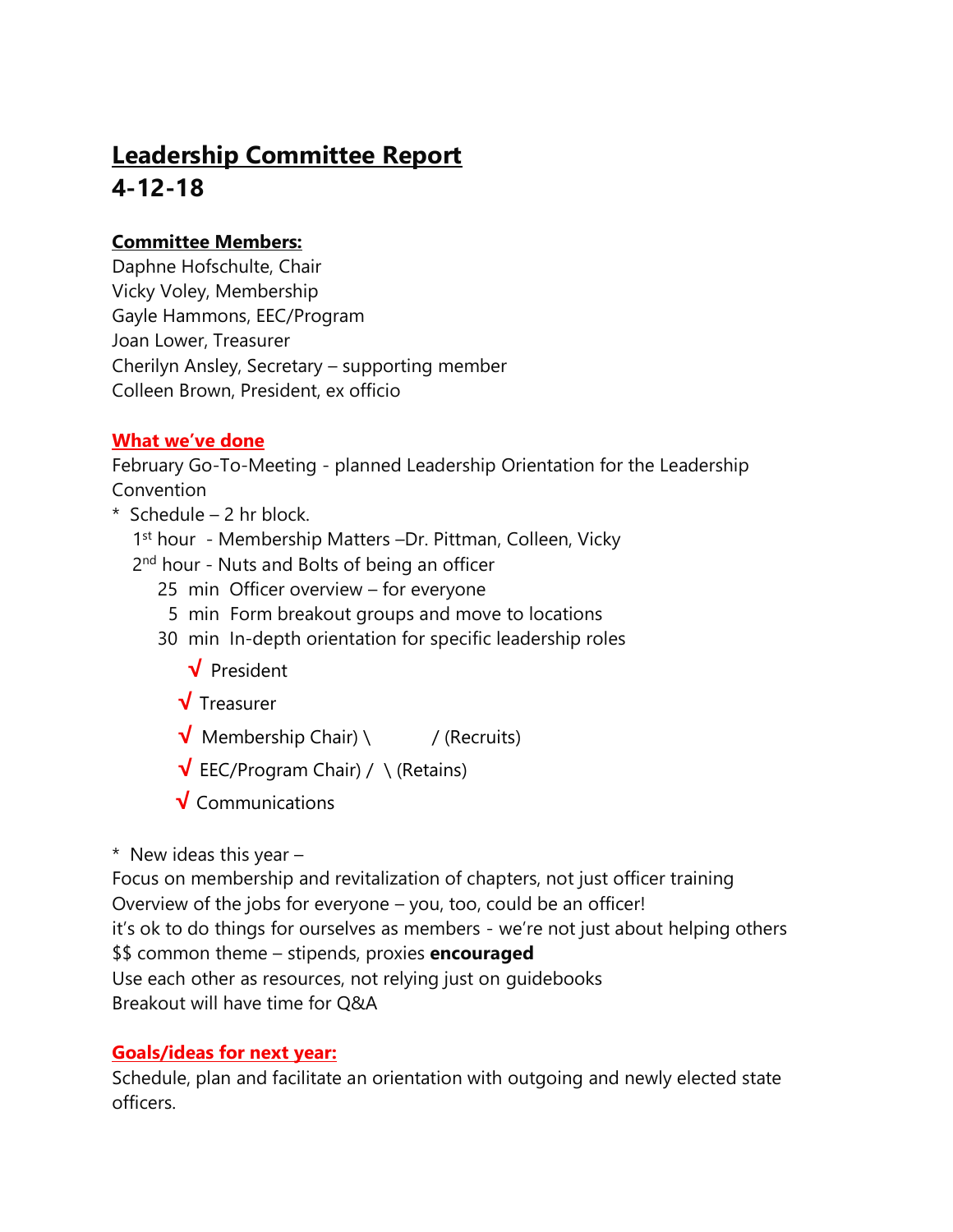Survey effectiveness of 2018 chapter officer/leader orientation and suggest changes Stay in touch with newly elected/appointed officers/leaders to give assistance Consider continuing leadership development for all members at the 2019 Online **Convention** 

Consider awards or other encouragement for members who have grown as chapter leaders

#### **Ponderables:**

Who are our chapter leaders besides officers and committee chairs? How do we grow them?

For whom should Leadership Orientation be designed and presented?

Where is the pot of gold to help everyone attend state, regional and international meetings?

#### **Scholarship Committee** Report

At the conference the Executive board will vote on the proposed changes included in our President's attachment for the Agenda. The two biggest changes regard raising the amount of the yearly scholarship to \$3000, and to changing the due date for awarding the scholarship from October to April at our Executive Meeting or with executive approval even later.

Once again our Committee has not received any applications for a Scholarship this year.

Our committee has several changes that will be voted on at the conference in Homer by the Executive Board and have been sent out by our President as attachments. Mary Ann Curtis, Gayle Hammons and myself, Tanya O'Brien are in agreement with the proposed changes of the amount of the scholarship, the due date change for submission and the promotion by all chapter presidents to acquire recipients for this year's award. The qualifications are the same and the application process has not yet been revised. I am enclosing an attachment of a new Certificate that we are proposing to use when a scholarship is given.

At the conference the Executive board will vote on the proposed changes included in our President's attachment for the Agenda. The two biggest changes regard raising the amount of the yearly scholarship to \$3000, and to changing the due date for awarding the scholarship from October to April at our Executive Meeting or with executive approval even later.

Respectfully submitted, Tanya O'Brien-chair Mary Ann Curtis Gayle Hammons

To: Colleen Brown, Beta Gamma State President From: Gayle Hammons, **Education Excellence Committee** Chair, and Tanya O'Brien, member Date: April 9, 2018

The very definition of the phrase "educational excellence" is varied throughout DKG.

Thus, some states focus on promoting teacher training; others encourage programs in schools; still others seek to raise public awareness of good things happening in schools.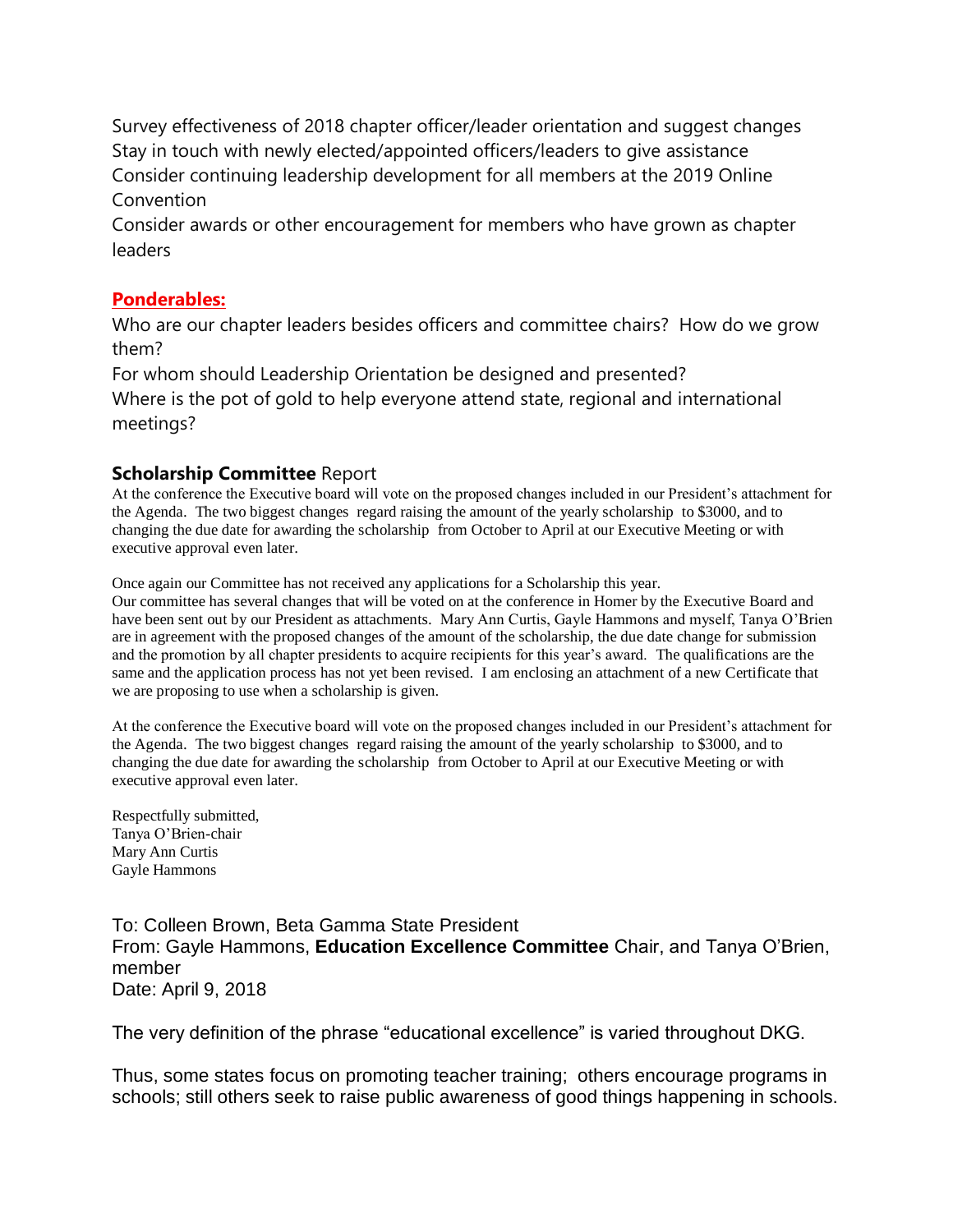Regardless of these different goals for states and chapters, one reality stands out: nothing will happen of any quality without quality teachers. In this state, this year, districts opened with a shortage of classroom teachers. Some will say that coming to Alaska for new teachers is no longer a goal, as the long-term benefits for teachers are shrinking or non-existent.

In fact, around the country, even when new teachers are hired, they do not stay for the long term. The difference seems to lie in the use or non-use of teacher mentors. "Of the first year teachers assigned a mentor in 2007 – 2008, around 8% left the profession in 2008 – 2009. Of the first year teachers not assigned a mentor in the same years, about 16% were not teaching in 2008-2009 and about 23% were no longer teaching in 2009 – 2010."[\(Beginning Teacher Attrition and Mobility,](http://www.dkg.org/DKGDocs/EEC_Beginning_%20Teacher_Attrition.pdf) Institute of Education Science," 2011, p. 3).

In our chapters, regardless how each celebrates or highlights educational excellence, we must also encourage and participate in new teacher mentoring as a goal for Beta Gamma State. This is not an easy task. We realize that our presence in some districts is not welcome, or is difficult to organize. Perhaps chapters could choose to focus on helping new teachers by offering a weeknight or Saturday breakfast or luncheon for **all** new teachers in their areas, (yes, men and women), with a short program offering something for their "bags of tricks" i.e. tried and true teaching tactics, easily learned and practiced. This is but one idea that has worked elsewhere.

We are certain each chapter can develop a way to help our new teachers, and for the new women teachers, we can be seen as a resource for their professional and personal lives.

#### Beta Gamma State **Rules Report** 4-12-2018

The Rules Committee has worked diligently to prepare the State Bylaw and Standing Rules Amendments which will be presented for a vote at the Go-to-Meeting Executive Board Meeting and the State Leadership Convention to be held in Homer April 21, 2018.

After two years of work these documents are ready for a vote.

The Amendments that are ratified by the membership will be put into our Bylaw and Standing Rules documents and will be forwarded to the International Constitution Committee for their approval.